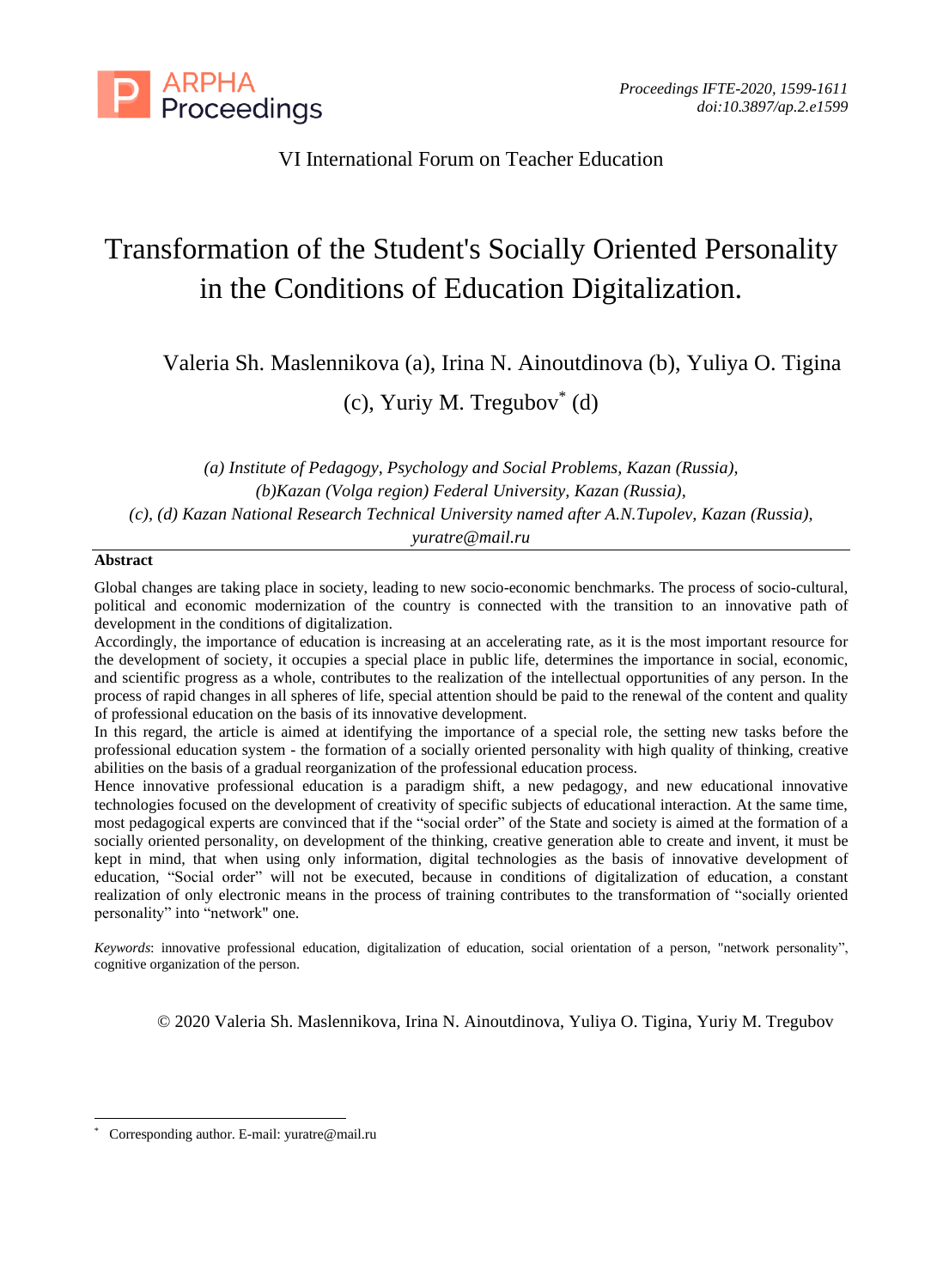This is an open access article distributed under the terms of the Creative Commons Attribution License (CC BY 4.0), which permits unrestricted use, distribution, and reproduction in any medium, provided the original author and source are credited.

Published by Kazan federal university and peer-reviewed under responsibility of IFTE-2020 (VI International Forum on Teacher Education)

### **Introduction**

The national development of Russia is mainly determined by the expanding global processes of internationalization, integration, informatization and technologization that influence all spheres of public life including inter alia science and education. The Russian Federation (RF), among other European countries, is currently developing a new model of digital economy aimed at supporting sustainable economic growth, increasing productivity in various fields and industries, producing a competitive workforce, and improving the standard of living of the population of Russia in general. Professional education and training are highly instrumental in meeting these aims and challenges.

The national development needs for higher education studies in Russia are influenced by both the peculiarities of the structural, institutional, managerial and regulatory framework of the system of professional education and training, and the diversity and complexity of the goals and objectives facing the country on its path to the digital economy.

However even though today digital transformation is becoming a mainstream of world economic development, it may equally provide benefits and gains or reveal drawbacks, limitations and needs of the nation adapting to the rapidly emerging technological changes. On the one hand, the new digital economy calls for competent personnel. And for their preparation, it is necessary to properly modernize the system of education and training, bring educational programs into line with the needs of the digital economy, widely introduce digital tools and resources for learning activities and integrate them holistically into the educational environment.

The rapid growth in ICT and telecommunications, availability of the broadband Internet and ubiquitous access to a variety of quick and user-friendly gadgets and electronics have already changed living and learning styles of Russian people for better. At the same time, we still do not know how to duly promote digital empowerment of citizens, provide universal digital literacy or secure their digital rights. While new technologies are being actively introduced into economic life in both Russia and abroad, the legal protection issues for the most part remain unresolved.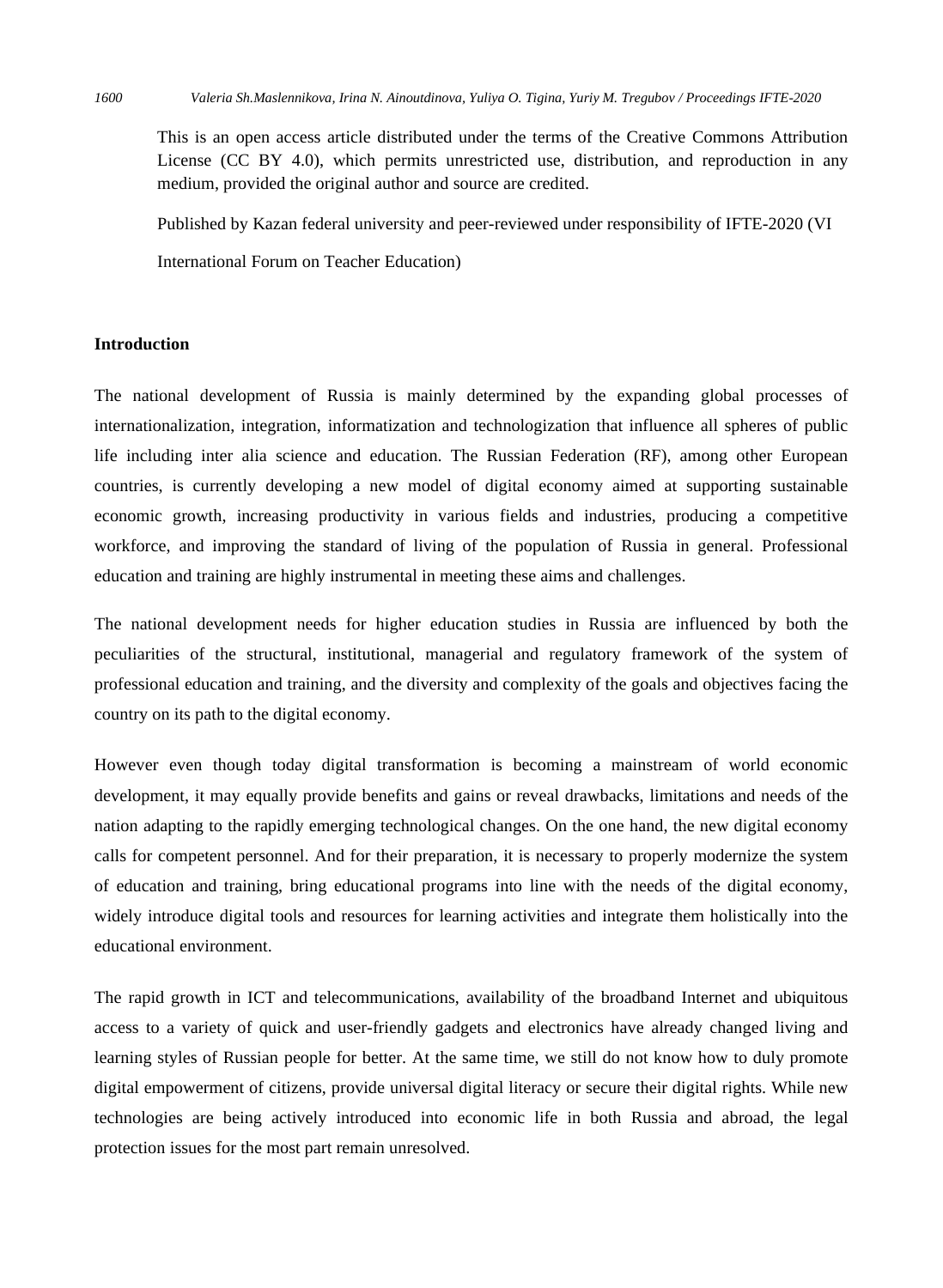The new theories of personality formation, which define the peculiarities of the development of the modern world, consider and reveal the leading trends in the development of professional education, which influence the formation of personality as a professional of a new format. They reveal and justify a deep philosophical, psychological and pedagogical analysis of the influence and trends of the digital information world of our time.

At the same time, domestic (Russian) educational policy in science and practice takes into account that the main source of personal development is not only the university, but also electronic means affecting the creation of an internal image of the world. Sometimes, it may create a depressive or aggressive image of the world, which gives rise to increased anxiety, and uncertainty in itself, and create communicative, emotional, and cognitive stereotypes that lead to cognitive-emotional dissonance.

Therefore, in the process of adjusting such attitudes and changing stereotypes in higher education, there are certain difficulties and gaps that need to be addressed, creating a socially oriented and socially positive model of behaviour, communication and emotional response. In the theory and practice, there are examples how the personality with negative qualities becomes the good professional reveal, but with the low level of social orientation therefore formation of positive qualities of the personality is the main task of training and education and should not remain out of sight of the higher education system.

In a number of studies, social orientation is understood as the integral quality of a person, possessing a combination of value orientations, personality attitudes, versatile abilities, fundamental knowledge and competences that allow a person to function successfully and develop harmoniously in a changing society in various social and professional roles and statuses.

Social orientation as a factor of viability is the desire of man to survive, not degraded in deteriorating social and cultural environments, reproduce and nurture resilient offspring in biological and social terms, To become an individual, to form well-understood installations, to self-establish, to find yourself, to realize their contributions and creative possibilities, transforming the habitat while making it more life-friendly without destroying it.

The pedagogical model of formation of a socially oriented person in the process of activity is a practicaloriented system, reflecting the dynamics of the process, which reproduces certain connections and functions of the target, organizational-pedagogical, methodological, procedural-effective and criterionevaluation components, which allows to predict, adjust and improve ways of implementation of innovative development of the educational organization.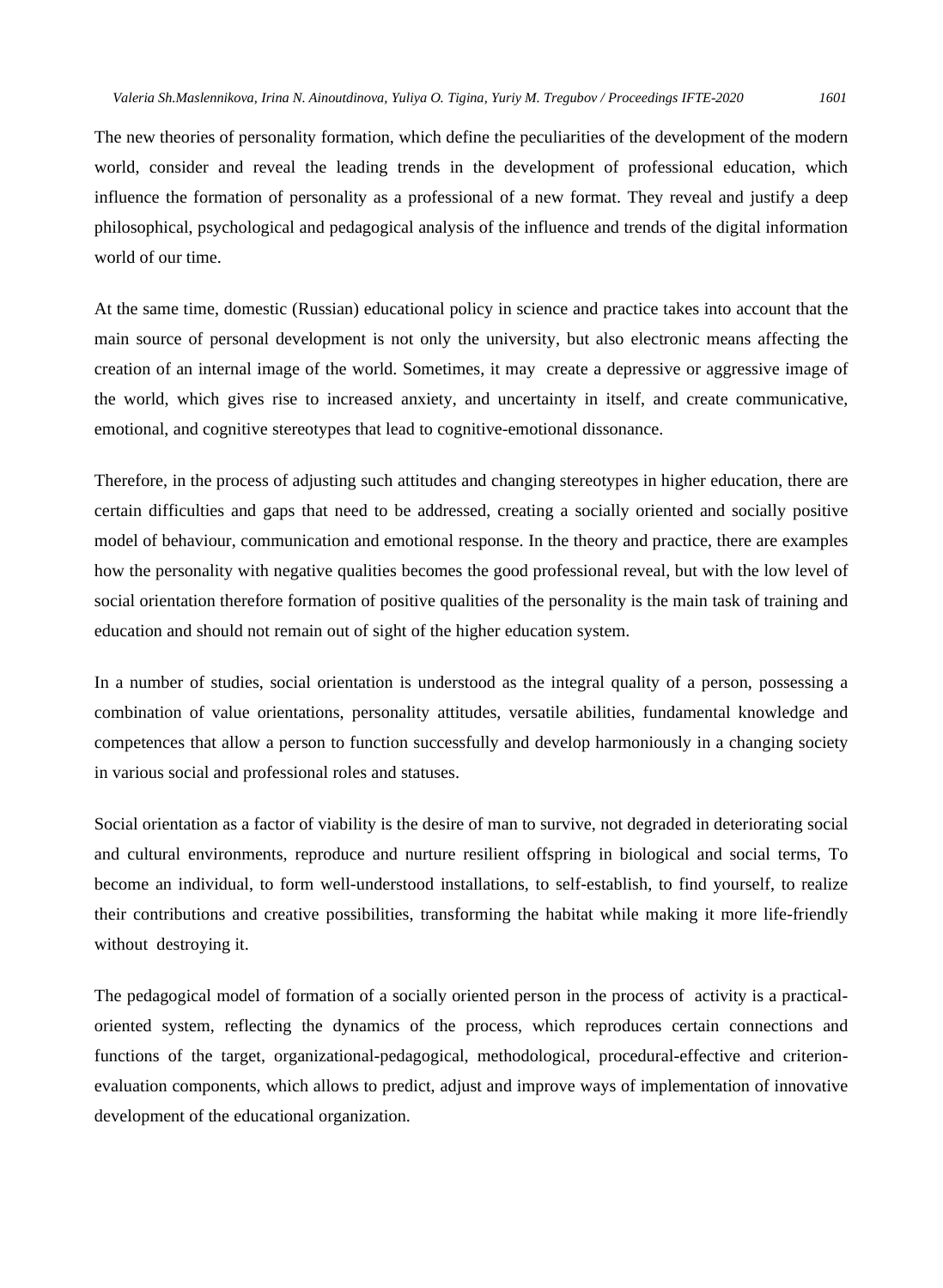In the process of formation of socially oriented personality, it is necessary to attach special importance to development of emotional-will sphere of person, education of feelings and emotions, such personal qualities, which develop optimistic attitude to life, to nature and works of art.

The analysis of scientific publications shows that the heads of educational organizations do not pay sufficient attention to the problem of formation of a socially oriented personality of a student, which is currently transformed from a socially oriented personality, as indicated in some studies, to a "network personality."

## **Purpose and objectives of the study**

The purpose of the study is to identify and justify the prerequisites of transformation of socially oriented personality in conditions of digitalization of professional education; to define the risks and benefits of implementation of education digitalization into education process.

## **Literature review**

In the last two decades, the concepts of "to teach" and "to develop a socially oriented personality" in Russian education have existed almost independently. The main thing was the formation of a shoulder of "effective managers" (Gilmeeva et al., 2019; Maslennikova, 2010; Mukhametzyanova et al., 2017; Tregubova et al., 2019). Today, however, it is obvious to all - without a humanitarian basis, any training is deprived of its foundation. Knowledge of technology and possession of gadgets does not ensure the development of a socially oriented personality, which can lead not only to the emergence of a black, callous network personality, but also to the loss of entire generations.

Humane psyche, in turn, is *a unity* of biological and social, consciousness and unconscious, intellectual and emotional, rational and irrational. Digital education takes from this very poorly known incredible wealth only its intellectual component, which indirectly affects some other components of this unity (Orlov, 2019; Polipan, 2018).

A number of researchers recognize that there is a complex multidimensional problem of choosing a scientifically sound strategy of digitalization of life, production and education, which would allow to take advantage of all the huge advantages of the computer and avoid losses that will affect the quality of personality formation from the point of view not only of their professional-practical, but also of their social competence, civic position, and moral appearance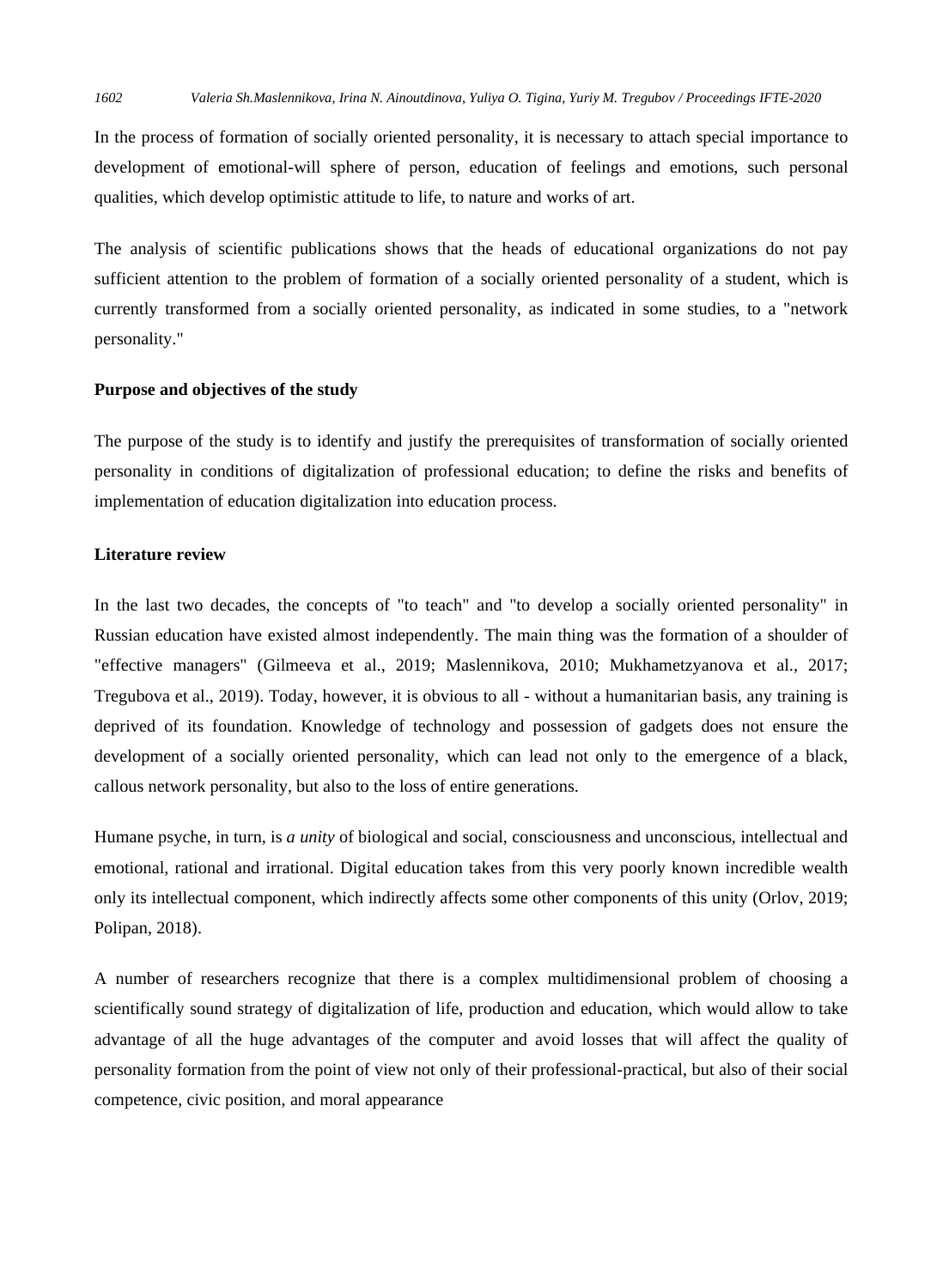Until recently, this term "informatization" meant a set of measures to transform pedagogical processes by introducing information products, means and technologies into education and personal development. The Russian Pedagogical Encyclopedia considers the informatization of education, in a broad sense, as a complex of social and pedagogical transformations; in the narrow, - as an introduction of information means into educational institutions, based on microprocessor technology, as well as information products and pedagogical technologies based on these means (Ainoutdinova et al., 2017; Rokenes & Krumsvik, 2014).

In education, digitalization is aimed at providing continuity of process of training, so-called Life-longlearning is a training during life and also its individualization on the basis of advanced-learning technologies – the technologies of advanced training. There is no established definition of the term yet, but it includes the use of big data in learning about the learning process of individual students of individual disciplines and, in many ways, the automatic adaptation of the learning process based on them; Leveraging virtualization, augmented reality, and cloud computing and many other technologies.

A number of researchers (Berulava & Berulava, 2019; Orlov, 2019; Soldatova et al., 2017) specify the content of this concept - it is not only the digitization of information, but a complex solution of infrastructure, management, behavioural, cultural nature, connected with automation and algorithms of technologies.

Does the combination of qualities acquired by a person in the process of digital learning ensure the effective and safe performance of various social and professional functions? This is a very important question. According to Robert (2018) who justified and presented the characteristics of the information and educational space of the educational organization, which developed ideas about digital didactics, it is noted that "digitalization of education transforms the construction of educational and cognitive activities due to the wide informatization of the educational environment, changes the approaches of didactic provision of extraction, processing and application of educational information" (p.37). In general, this trend reduces the level of emotional interaction of subjects of the educational process (it reduces the level of sensitivity in the reception of educational information, manifestations of forms of imagination, and perception of non-virtual environmental reality) – all these are qualities required by any socially oriented person..

## **Methodology**

When considering the ideas of development and self-development of a personality, the researchers of pedagogy development do not pay enough attention to the quality of the inner instrument of cognition, its cognitive organization as a reflection of the properties of the whole structure of the system of human cognition that is used by a person. In the process of training and education, it is important to understand the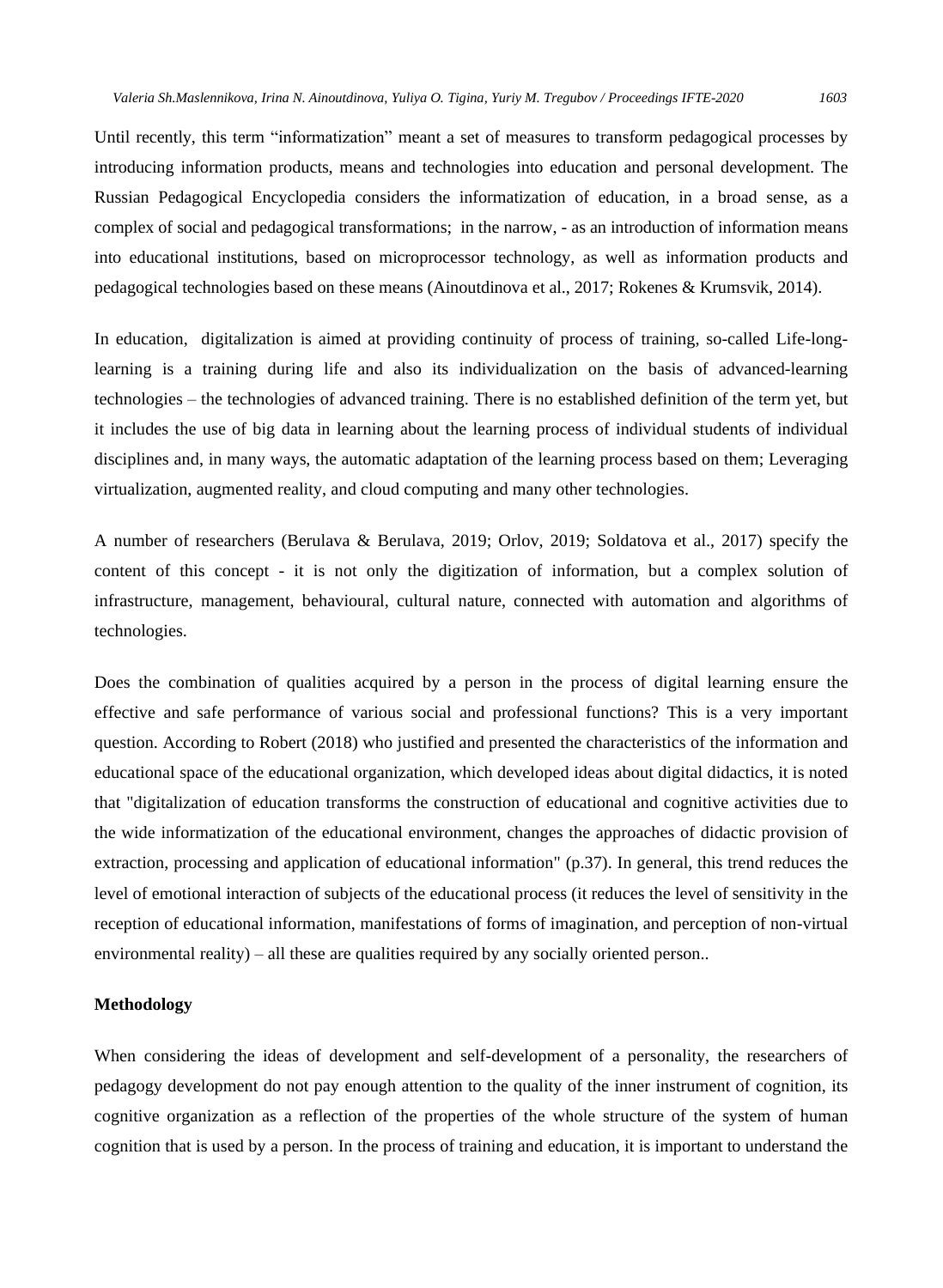features of the instrumental side of the cognitive organization of the individual, i.e. how the individual uses the instruments of knowledge to achieve their goals and what these instruments are. At the same time, numerous studies show that the impact of electronic and mass media can have a negative impact on the cognitive organization of the individual, since not all internal instruments of cognition are involved in the process of perception of "clip" information. "The massive impact of mass media, the global transition to network mechanisms of cognition of the surrounding reality, which is characterized by eclectic heterogeneity, lack of logic in the analysis of information material, replacing the systematic approach of knowledge management, actually closes the thinking phase-the most important phase of the formation of mental cognitive structures" (Berulava & Berulava, 2019, p.10).

Although various technologies are implemented in pedagogy in order to improve the process of learning and education, both practitioners and researchers do not pay enough attention to the properties and features of the tools that a person uses in the process of learning, as well as to assess the quality of these instruments. In research on pedagogy, it is stated as a well-known fact that people differ in the properties of their cognitive organization, which determines the results of their activities

However, as the analysis of existing pedagogical research shows, for teachers the process of cognition based on cognitive organization of each student is poorly managed. In the activity of teachers it is assumed that there is a natural process of maturation of cognitive organization of a person and his personality, which itself develops on the basis of interaction of a teacher and a learner.

As we have mentioned above, researchers of development pedagogy do not pay enough attention to the quality of the internal instrument of cognition, which is used by the individual. Therefore, at present the formation of an effective cognitive organization of a person, equipping him (her) with universal tools for solving life problems - is one of the main tasks of the pedagogical process. Only "the relationship between the ability to solve relatively new problems and the ability to automatically process information indicates the importance of studying and forming productive, cognitive stereotypes in the educational process" (Maslennikova, 2010, p.232). The creation of such stereotypes is facilitated by a network educational strategy, which is based on a certain methodology of implementation of information technologies and expands the cognitive range of the personality, the quantity and quality of cognitive instruments used.

If we consider this phenomenon in education in terms of implementing information technologies and expanding the cognitive range of personality, the quantity and quality of cognitive instruments that are used, so we need to recognize its advantage. However, while no research has been conducted into the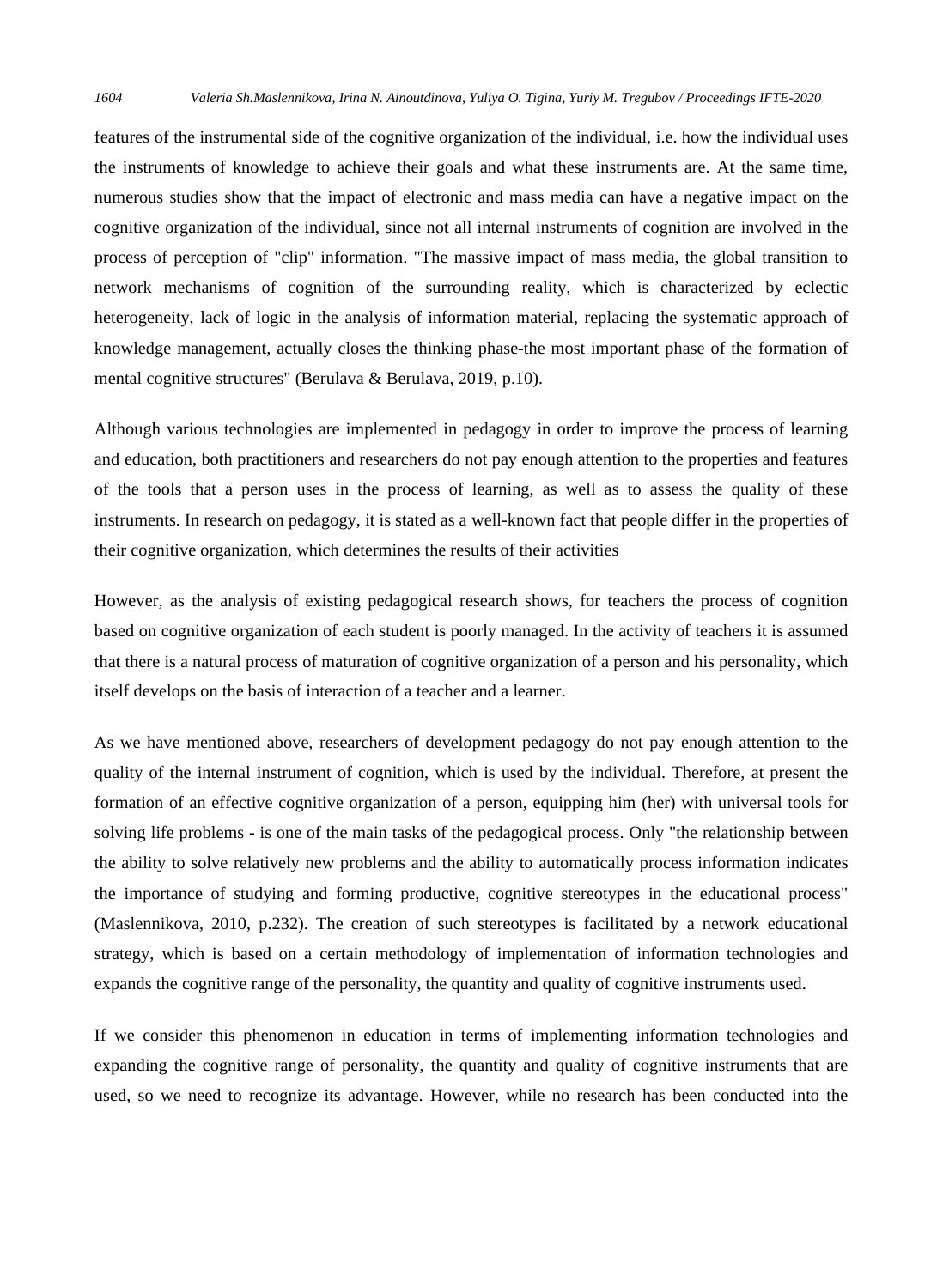disastrous effects of "digital education" on health and the process of personality formation, it is becoming apparent to many researchers and practitioners of professional education.

First, it should be noted that unverified technologies have been used in digital education. Electronic textbooks, unlike traditional textbooks, do not have any certification and approved standards. There is no confirmation of their safety for people's health, and there are no requirements for their registration.

Most of experts is convinced that if the State needs to have the thinking and creative generation, able to create and invent, then, when using information technologies, it becomes impossible as a constant use only of electronic means destroys all these merits. In addition, since students spend a lot of time in headphones, their hearing is damaged, the glowing screens of monitors - vision is impaired, the sitting lifestyle at the computer - metabolism, the state of internal organs is disturbed, muscle condition is deteriorated, early scoliosis is developed, etc., and lowering the importance of teacher's role, and automation of pedagogical tasks will have negative consequences for the younger generation.

Second, there is the opinion of many researchers that the loss of writing skills will lead to a loss of creativity. Hand writing involves areas of the brain responsible for interpreting sensory sensations and forming speech. And in those who do not write with their hand, these areas are included much less often, people who write quickly, read better. In fact, writing by hand requires the highest form of abstract thinking. In order to type text on the computer, it is not necessary, because a phrase, a case, and a union at any moment can be changed. Conversely: people who are slow to read and hard to understand the text do not write well. People will become worse at recognizing the written text, formulating their thoughts, and when reading the written text, a person has much more brain areas than when perceiving the printed one. There are many studies (Rokenes & Krumsvik, 2014; Stein, 2007; Maslennikova et al., 2017) that claim that material recorded by hand rather than on a computer is better remembered, as people formulate basic thoughts back in the recording process.

The next problem reflecting the risk is the displacement of oral speech from the educational process, which very often consists of independent written works, in the format of course and abstracts, which only involve filling in answers from material, downloaded from the Internet. In addition, under all programmes of digitalization of the educational institution, the role of the teacher is decreasing every year, it is planned to replace the teacher - as an example of expression of thought in competent oral speech and role model - with a virtual "tutor."

Earlier it was noted that future graduates do not know how to set tasks, cannot independently draw up an algorithm for solving the given problem. As is known, active oral speech forms thinking, and when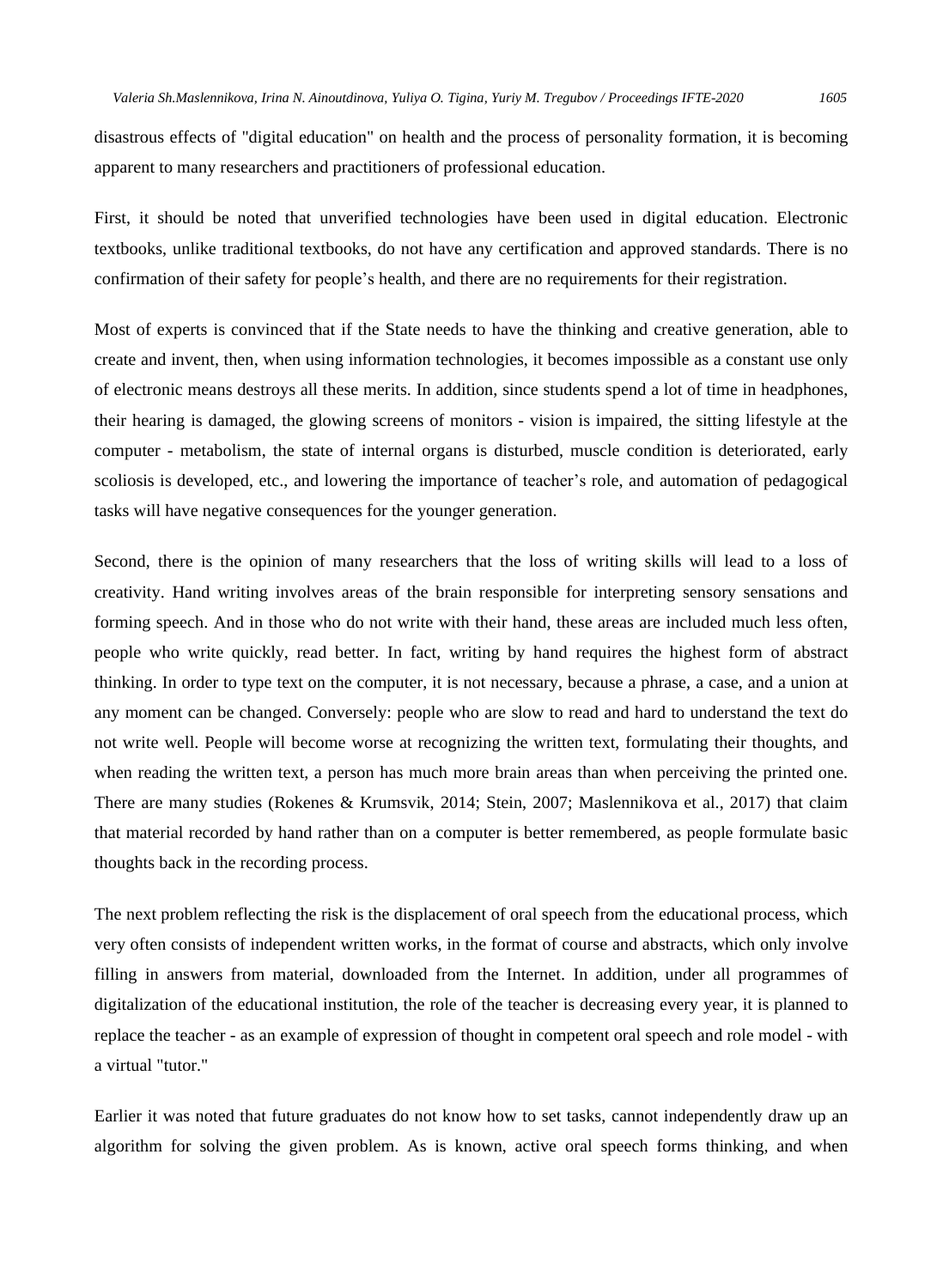developing, it improves speech. The lack of skills of thought operations (comparison, analysis, synthesis), leading to the development of thinking, also affects the quality of oral speech.

There are other problems that reflect risks, such as vision problems, because when switching to digital learning, as the research has shown, there is a risk of vision problems in people who spend more than 3 hours a day at a computer.

All this may lead to the idea that if the digitalization project is fully implemented, we will get a generation of fully functionally illiterate people of "one button". Thanks to educational paths, they will be prepared for very narrow tasks, and they will not imagine a complete picture of the world. These will be people completely deprived of creativity, even if they were so in their childhood. Deprived of live contact with a teacher, learners will no longer be able to learn complex knowledge; education will be reduced simply to a narrow set of competences, necessary for the work. The concept of "a specialist who is competent in many spheres" will go away forever. It is impossible to imagine what will happen to the health of people spending so much time behind a netbook or PC.

Such a view of essential characteristics of personality actualizes the importance of studying the problem of formation of a "network" personality, which should be considered in the context of generational theory, especially on such a characteristic as the commonality of value orientations in all aspects of life activity, including professional ones.

It is the simulation of professional situations in classes that contributes to the development of abilities to analyze, understand and make correct decisions in typical and non-standard situations, and on the basis of professional thinking, to put forward tasks, to predict ways and means of their best outcome under any circumstances. The successful resolution of various situations, regardless of anticipated and unforeseen circumstances, is carried out in close cooperation with other actors of the situation. Therefore, their decision is connected not only with the logical, but also with the emotional aspect of professional thinking of the future specialist on the basis of a high level of emotional intelligence. "Emotional intelligence, unlike the concept of logical intelligence familiar to everyone, characterizes the ability to correctly understand the situation and influence its development, to understand the needs and desires of other people, to be able to understand their strengths and weaknesses, to be stress-tolerant and tolerant" (Stein & Buk, 2007, p.56).

The combination of intuition, personal life experience, psychological knowledge, ethical positions and personal qualities, reflecting feelings of empathy, determines the presence of emotional intelligence. Therefore, in the process of teachers' education, in the implementation of technological mechanisms of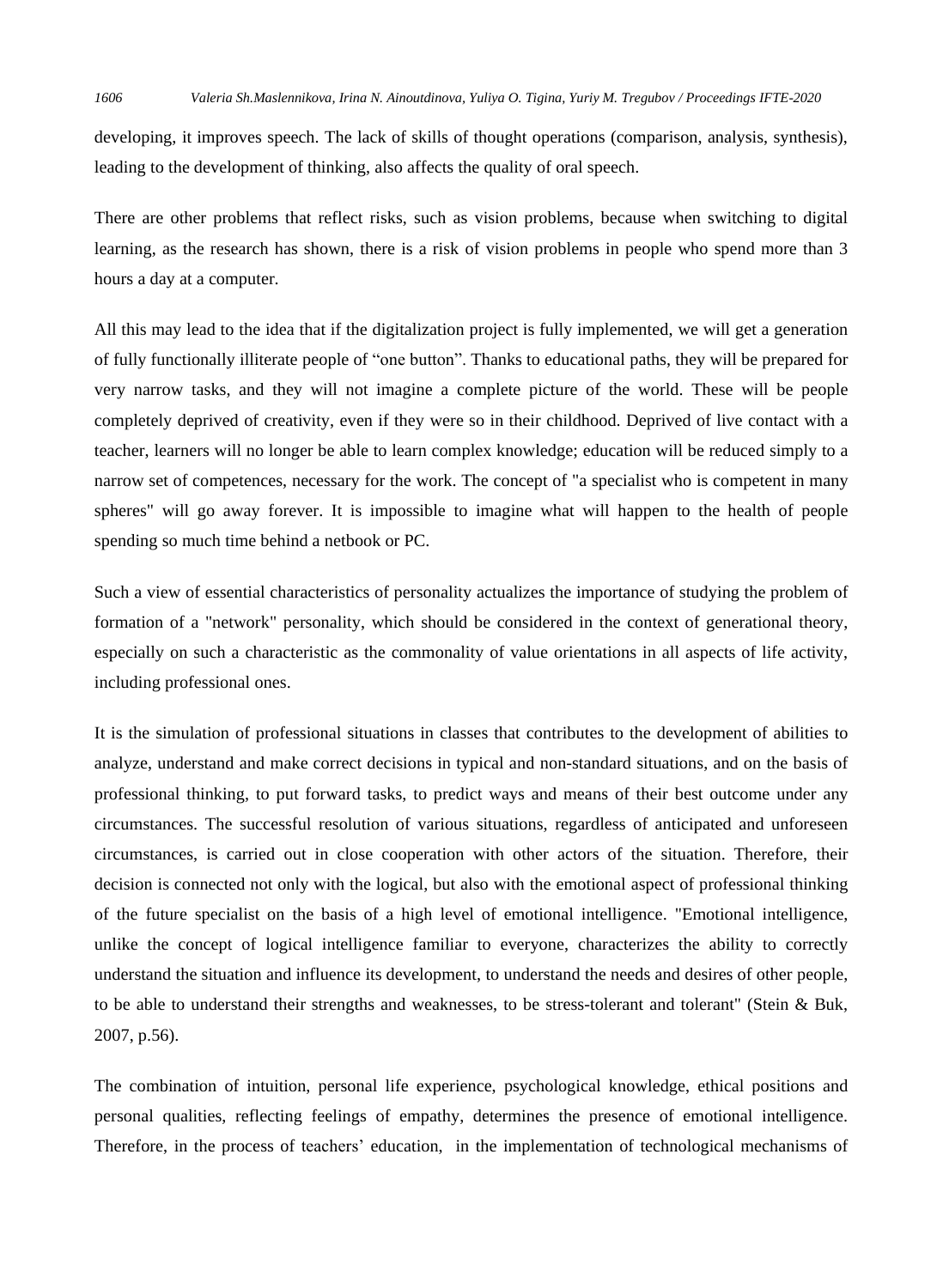personality development it is necessary to pay attention not only to the development of logical cognitive thinking, but also to its emotional-value aspect.

As the main conditions for its implementation, it seems relevant to designate the introduction of adaptive, practical-oriented and flexible educational programs as the basis not only for the modernization of professional education and the formation of a successful personality, but also for the implementation of a strategy for the development of humanitarian education, reflecting the issues of humanization and humanization of education, which contribute to the formation of personal qualities of a socially oriented personality. Personal qualities are external indicators of the formation of a system of values based on social and value relations.

Maslennikova (2010) calls that system as a personal composition of social and value relations. However, a common mistake is the substitution of the development of relations to the values of modern life by development and the formation of a set of qualities of the individual; the teacher directs his (her) attention to the presence of specific qualities in students, tries to develop them, form them, strengthen them, without noting that the quality of the person is a consequence of the value attitude of the person to something; so the formation of the desired investigation is futile.

For example, there is no point in forming discipline if you do not develop a respectful attitude towards people and yourself as a person, you do not manage to achieve accuracy if you do not develop a sense of beauty in students. Efforts to create responsibility are in vain until human self-respect and dignity have been developed. The qualities which we value in people are nothing more than quite a certain attitude towards any value object of the world. The humanitarian dimension of education is therefore inseparable from ethics, morality and good breeding. The process of humanization of the education system is oriented towards the subject-subject relations; through its humanization, the differentiation of educational programs, reflecting the overcoming of the one-dimensional development of the person, limited only by professionalism, is implemented into practice.

It is obvious, that without professionalism, a future specialist cannot be formed, however without humanization, a socially oriented personality cannot be formed.

# **Results**

A psycho-pedagogical model of socially oriented personality has been developed based on the ideas of the concept of formation of socially oriented personality, based on the system-synergetic theory of personality development (Maslennikova et al., 2017), which is an integrator of the *system-functional approach* to the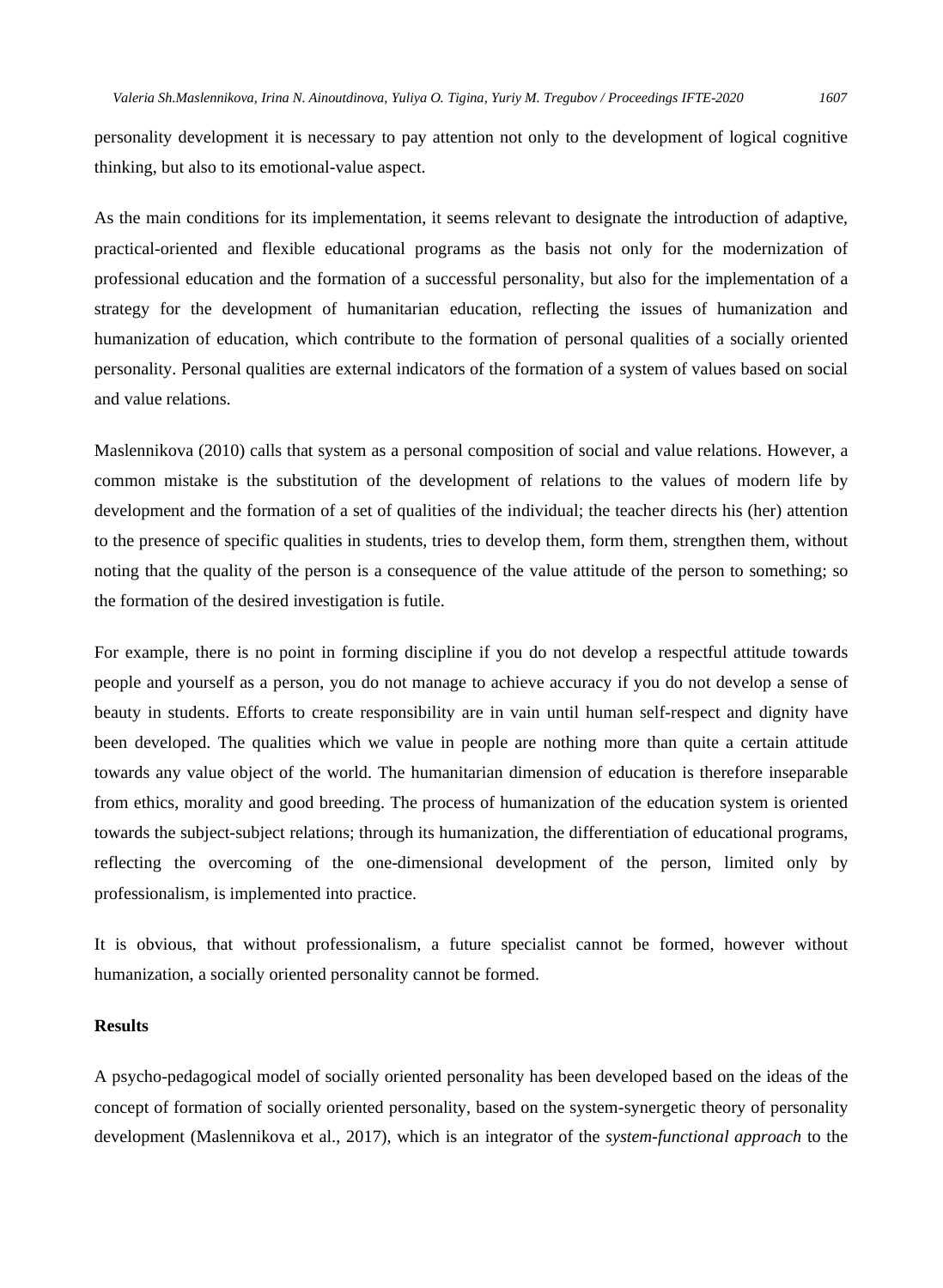teacher 's activity, *the system-role approach* to the process of development and self-development of personality, and *the axial-relative approach* to the content of humanization of professional education, the *competent approach* to substantiating the outcome of professional education.

The content of the model provides for external and internal factors of formation (natural and social environment, types of activities), as well as such aspects of personality development as individualpsychological, social-psychological, and worldview sides, acting as components in the structure of the model. The above-mentioned components of the model structure of the socially oriented personality determine the degree of formation of the social and professional orientation of the personality as a mental property, in which needs, motives, value orientations and settings, as well as goals of the personality activity are expressed.

#### **Discussions**

In the national project "Education," designed for 2019-2024, the priority indicators of the effectiveness of its implementation are the process of a person formation who is aware of the measure of responsibility to the State and society; education of a citizen who recognizes the values and traditions of his native people. But as a mechanism to achieve this goal, the idea of "creating a modern and safe digital educational environment" stands first ("Digital Economy of the Russian Federation" program, 2017).

Therefore, in pedagogical theory it is also necessary to define the term "safe digital educational environment," because in modern conditions such an educational environment, which affects the creation of an internal image of the student 's world, becomes dangerous from different points of view on the development of the student 's personality. And if this impact contributes to the creation of a depressive and aggressive image of the world, which gives rise to increased anxiety, uncertainty in itself, instead of the development in young people the positive characteristics of a person, motives of the life activity, there appear negative behavioural, communicative, emotional, and cognitive stereotypes which cause cognitiveemotional dissonance.

International and Russian researchers identify only the most significant characteristics of them, formed in the process of socialization and affecting identification. We will name some of them: the emergence of a sense of uncertainty and unpredictability in the process of realization of life situations; kaleidoscopic mosaic of the image of the world, value pluralism, decentralization of I-concepts, I-positions affecting the process of self-government and self-consciousness, virtualization of thinking and consciousness, etc.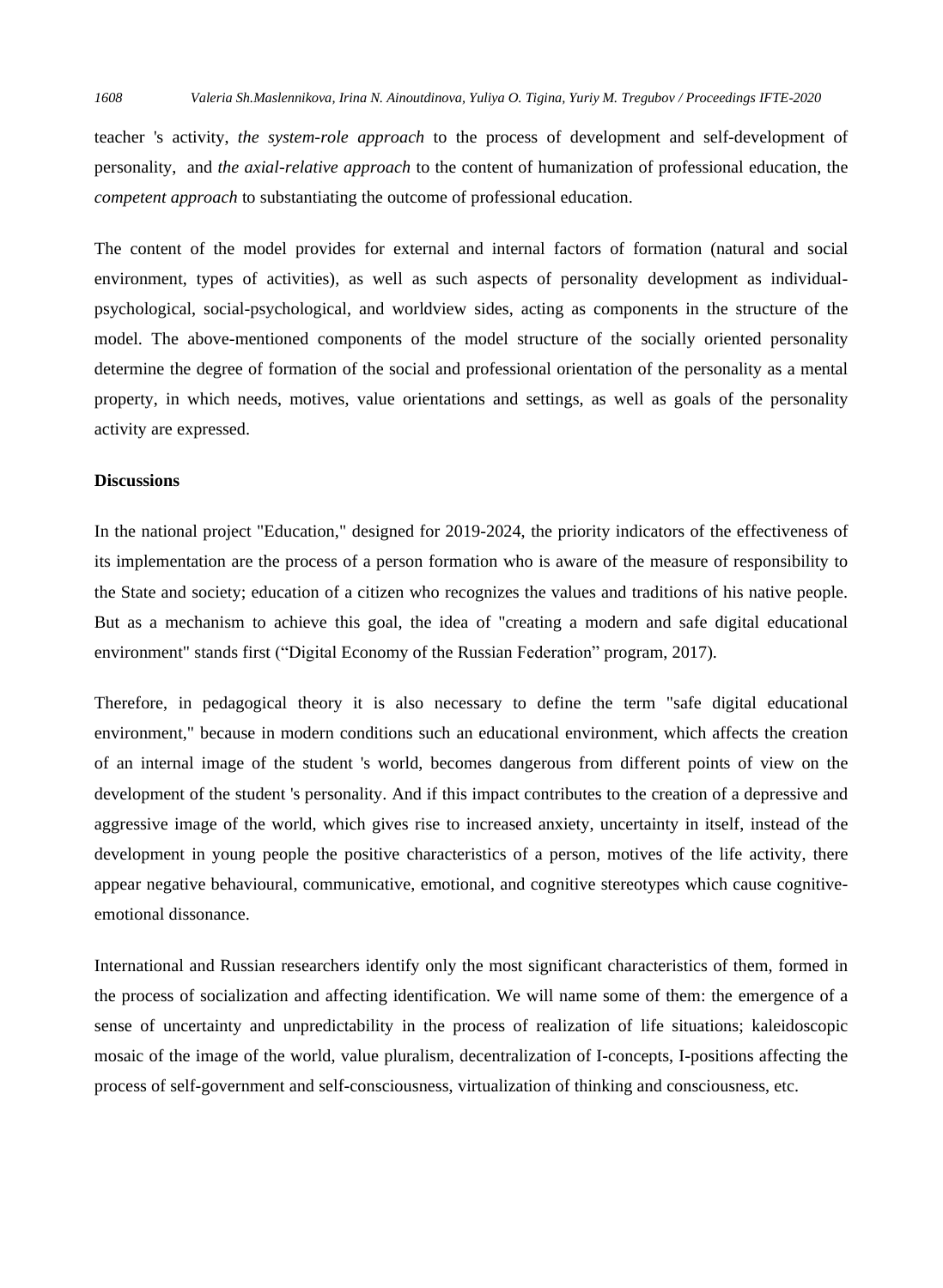Researchers Soldatova et al. (2017), revealing the influence of the Internet on the development of the personality of the student note that the Internet and social networks have changed the forms of relations between people. "Personal or personal space of the subject appeared, cyber bullying, trolling, heathery, sexting, virtual friendship and love, lime dependence, cyber suicide, flash mob, selphism, difficult online situations, etc." (Soldatova et al., 2017, p.35).

So, no doubt, in determining strategic directions of education and education of "network personality," teachers need to know and take into account generational, age, psychological peculiarities of a personality development. It should be recognized that at the moment such features are not clearly identified in scientific research.

#### **Conclusion**

There is an extensive ongoing debate in society and academic community of Russia about the place, role, perspectives and implications of digitalization of education and training with no consensus having been achieved yet. To sum it up, the growing interest of Russian teachers and educators in various digital online forms of teaching and learning is due both to the general trends in the development of information society and desire of educational institutions to change the vector of their activities towards innovation, technology, accessibility, flexibility and professionalization of education. Therefore, in the process of adjusting such attitudes and changing stereotypes in higher education, there are certain difficulties and gaps that need to be addressed, creating a socially oriented and socially positive model of behaviour, communication, and emotional response.

Still there exists the idea that if the digitalization project is fully implemented, we will get a generation of fully functionally illiterate people of "one button". Thanks to educational paths, they will be prepared for very narrow tasks, and they will not imagine a complete picture of the world. Deprived of live contact with the teacher, the students will no longer be able to learn complex knowledge; education will be reduced simply to a narrow set of competences necessary for the work. Fortunately, it is assumed that all these data should be taken into account in the organization and implementation of the developing nature of the process of education and socialization, which affect the social and professional formation of the student in higher education system.

For this purpose it is necessary to use design, research, role interactive technologies, which involve implementation of dialogue forms in the educational process. Such technologies should be used in various types of classes reflecting the models of professional activity of the future competent specialists of the XXI century.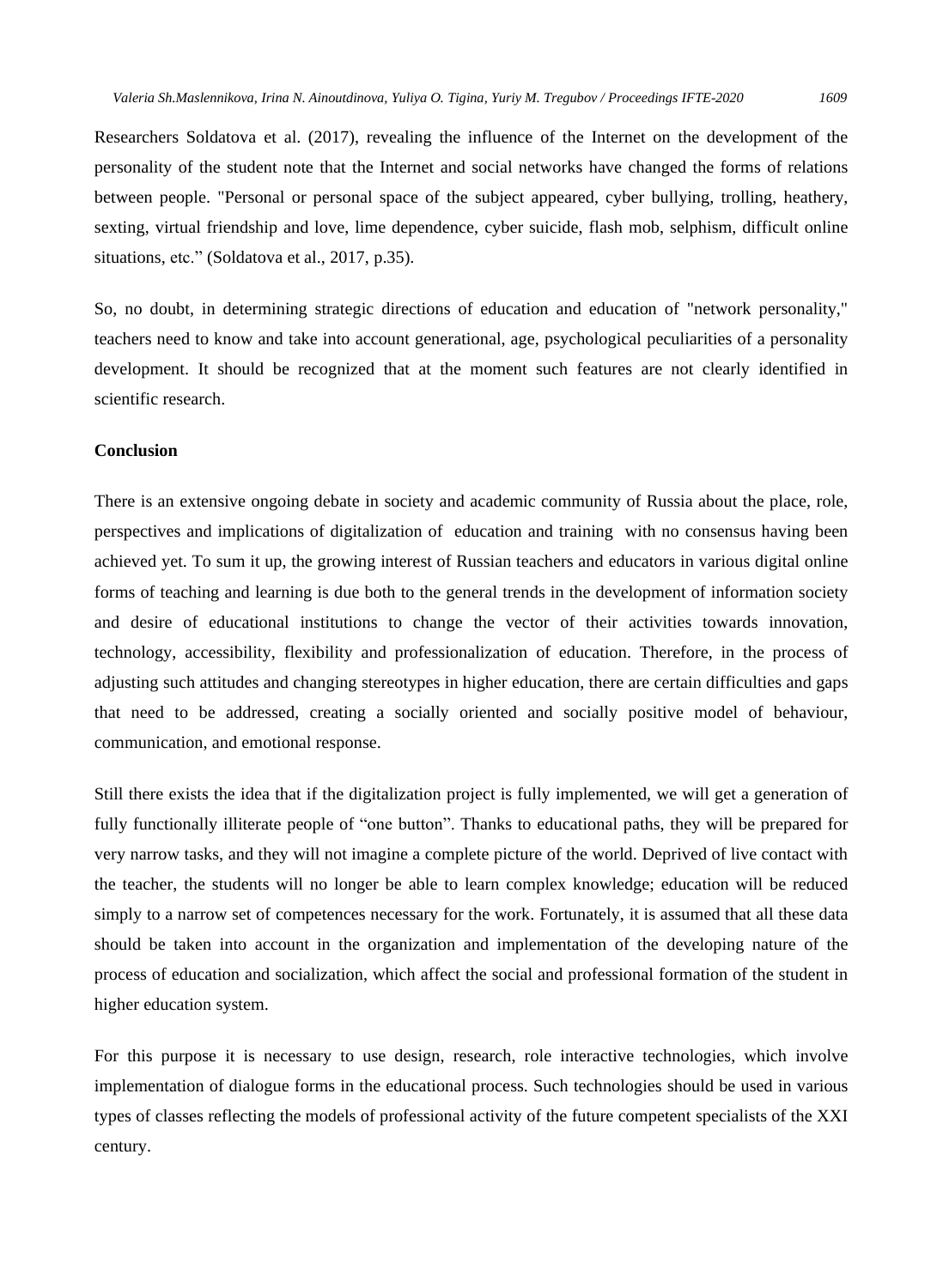## **Acknowledgements**

The article reflects scientific and research opinion of the authors within the educational orienteers of their educational and research organizations.

# **References**

- Ainoutdinova, I. N., Khuziakhmetov, A. N., & Tregubova, T. M. (2017). Advantages and Disadvantages of Distance education for University Students in Russia. *Modern Journal of Language Teaching Methods*, *7*(9/2), 82-86.
- Berulava, G. M., & Berulava, M. N. (2019). Russian System of Higher Education and New Theoretical Platform of Personality Development. *Pedagogy,* (7), 5-16.
- Digital Economy of the Russian Federation program (The order of the Government of the Russian Federation of 28.07.2017 N 1632-r "About the approval of the "Digital Economy of the Russian Federation" program). Available at: <http://static.government.ru/media/files/9gFM4FHj4PsB79I5v7yLVuPgu4bvR7M0.pdf>
- Gilmeeva, R. Kh., Levina, E. Yu., Tregubova, T. M., & Shibankova L. A. (2019). *Scientific methodological support of teacher's professional growth on training teaching personnel: manual* / editors: Kozlov V. E., & Khusainova S. V. Kazan: FSBSI "Institut Pedagogiki, Psikhologii i social'nikh problem".
- Maslennikova, V. Sh*.* (2010). *Formation of a socially oriented personality of a specialist in the process of professional training.* Kazan: Print-Service-ХХI Century.
- Maslennikova, V. Sh., Tregubova, T. M., Khuziakhmetov, A. N., & Nasibullov, R. R. (2017). The Problem Of Innovative Development Of The Modern Professional Education In Russia. *IFTE- 2017 III International Forum on Teacher Education. /European proceedings of social & behavioral sciences EpSBS, (3),* 508-517*.*
- Mukhametzyanova, F. Sh., Tregubova, T. M., & Kamaleeva, A. R. (2017). International experience as resource for improvement of multicultural teacher education in Russia. *IFTE- 2017 III International Forum on Teacher Education /European proceedings of social & behavioral sciences EpSBS, (3),* 568-573*.*